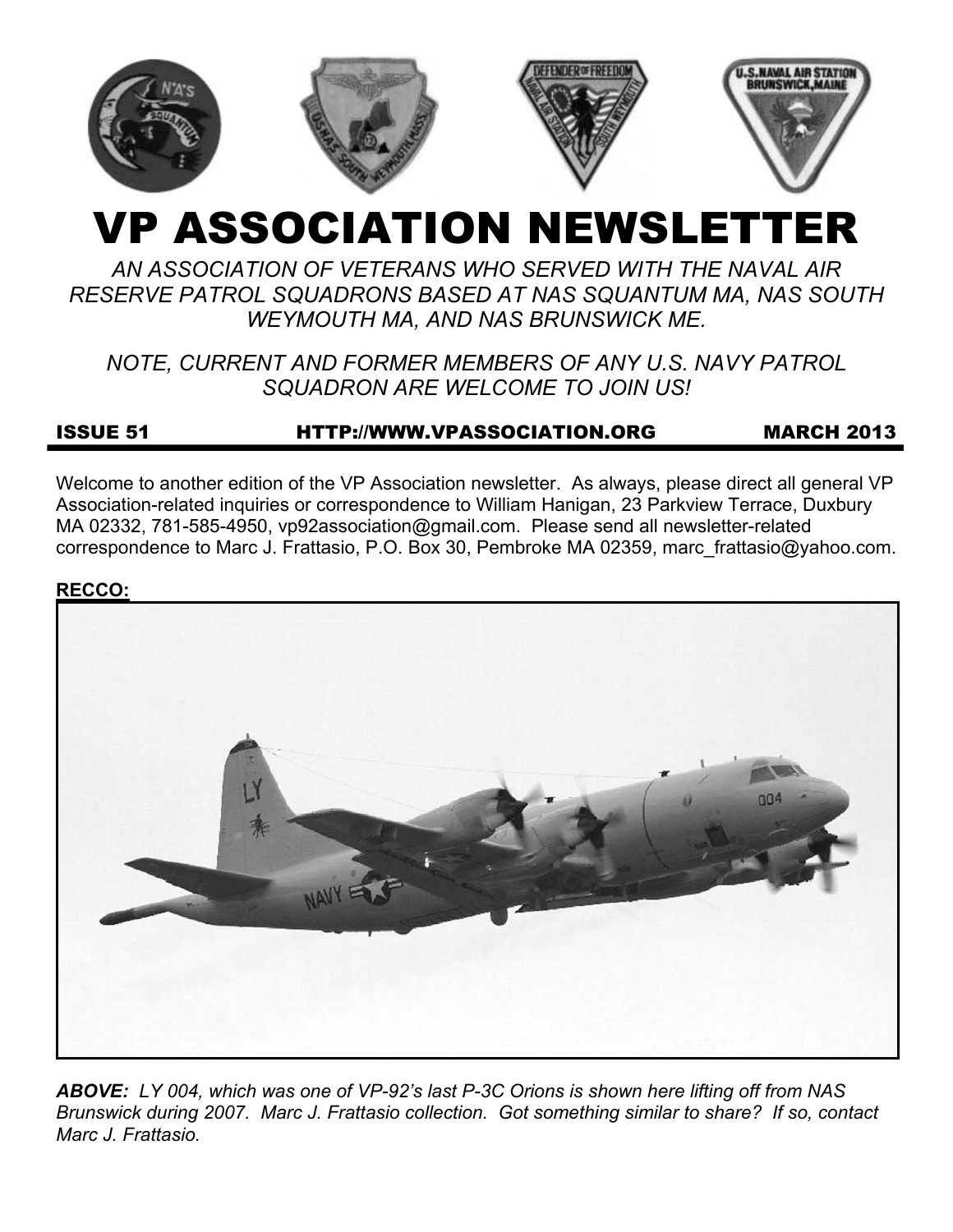#### **FINAL FLIGHTS:**

Leon Slegar, formerly of Wakefield MA, passed away in his sleep on December 3<sup>rd</sup>. "Lee" was a regular fixture at the VP Association's monthly luncheon meetings who had served in VP-913, HS-911, VP-92, and Brunswick 4291. Donald Sherwood also passed away recently after a long illness. He had retired to Jacksonville, FL and had been a member of VP-913. We also lost Bob Silver of Auburdale, MA, who served in VP-911, and Manuel Rocha of Raynham, MA, who was a member of VP-92.

#### **THE 2013 ANNUAL REUNION:**

It's never too early to start planning to attend the VP Association's annual reunion, which will be on Saturday September 21<sup>st</sup>. The reunion will be held at the same place we held it last year, the Weymouth Elks Hall in Weymouth, Massachusetts. Please mark September 21<sup>st</sup> on your calendar and plan to attend the annual reunion. More information will be presented in the June newsletter.

#### **ADMIN FUND DONATIONS:**

The VP Association has no dues. Voluntary contributions are always welcome to help defray the cost of printing and mailing newsletters to shipmates who do not have e-mail. Send all contributions to Bill Hanigan at the address presented on the newsletter's masthead.

#### **LOST CONTACT:**

Please note that if you have an e-mail address and have been getting the newsletter via the U.S. Mail then we do not have a valid e-mail address for you. If this is your situation, please contact Bill Hanigan via e-mail ASAP so we can begin sending your newsletter to you by e-mail. Also, be sure to let Bill Hanigan know whenever your street or e-mail address changes.

#### **NEW MEMBER:**

Mike Kearney mkearney2@gmail.com VP-MAU Brunswick

### **DOC HAYES IN THE NEWS:**



If you don't get the Boston Globe newspaper you missed seeing this photo of Gerald Hayes, presently a Captain in the USNR but previously the popular flight surgeon assigned to VP-92 during its final decade, in the February 3rd issue. The article describes how "Doc Hayes" uses an innovative internet-based system to remotely monitor patients in several hospitals. To view the article on-line go to http://www.bostonglobe.com and search for "Steward reshapes Mass. health care business".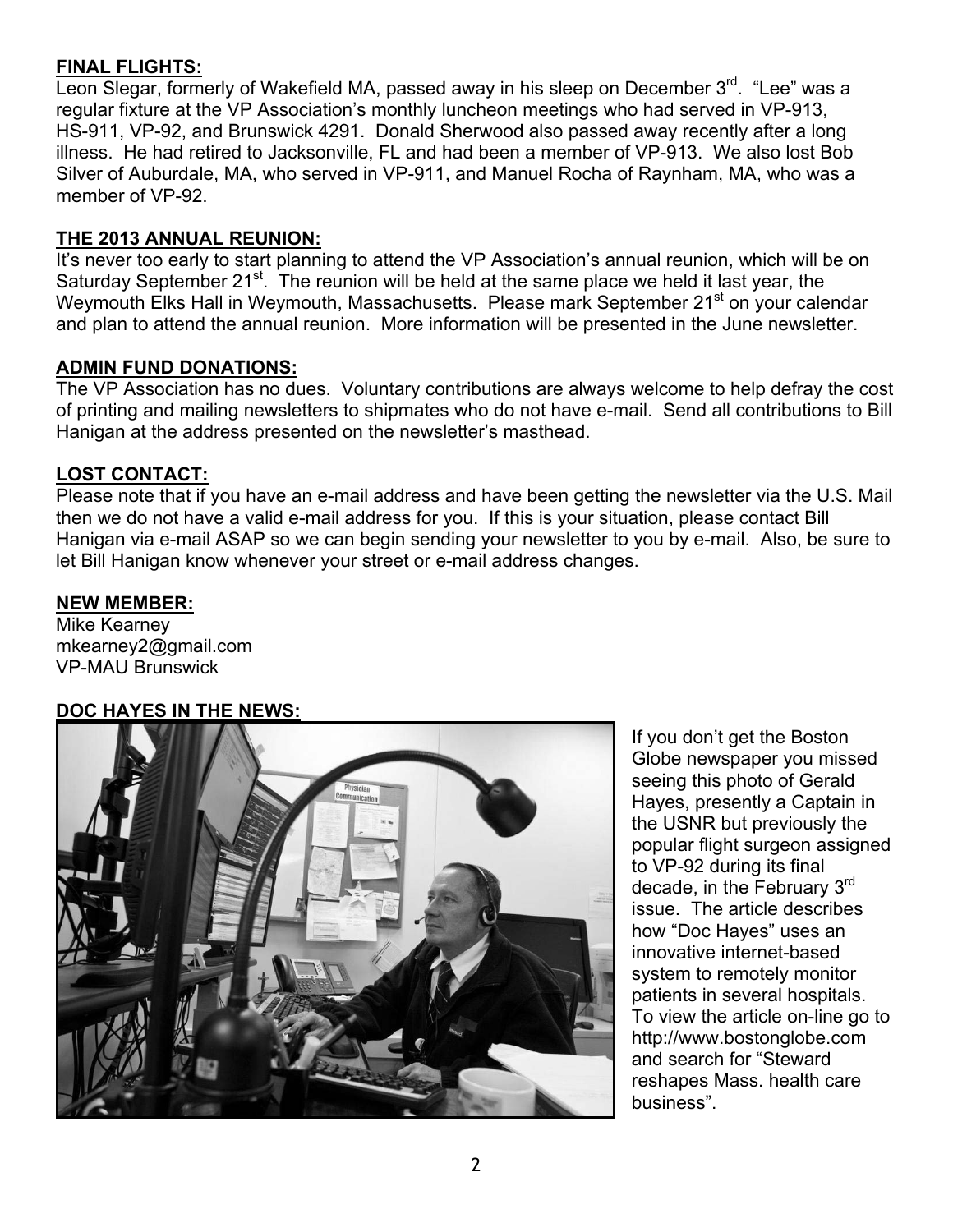#### **LCDR KASIM YARN:**

Anybody out there remember Kasim Yarn? He and his wife Rosaria traveled all the way up from Norfolk, VA to attend the VP Association reunion that was held in Weymouth last September 22.

Back during the early to mid 1990s Kasim was a TAR AZ in VP-92. If you were in VP-92 at that time you might remember him as a big quiet guy who worked in the back of Maintenance Control. Twenty years later Kasim is still on active duty in the Navy, but today he's an officer instead on an enlisted man. Quite an achievement, eh?

Kasim was born in Detroit, MI on December 22, 1972. After graduating from high school he joined the Navy via the delayed entry program and reported to RTC Great Lakes, MI for basic training on April 11, 1991. After "boot camp" he attended and completed the Aviation Maintenance Administration "A" School at NTTC Meridian, MS.



Kasim reported to VP-92 at NAS South Weymouth, MA during October 1991 as a TAR AZAN. At first he was assigned to Maintenance Control as a Scribe. The following year he was promoted to AZ3 and was re-assigned to Quality Assurance as the Central Technical Publications Librarian. Within twelve months he was promoted again to AZ2 and was reassigned to Maintenance Administration as the Secretary for the Maintenance Department.

During the fall of 1995 Kasim was selected for the Broadened Opportunity for Officer Selection and Training (BOOST) program. He then left VP-92 to attend the BOOST program at Newport, RI. The BOOST program, which was folded into the "Seaman to Admiral-21" program during 2009, provided ten months of academic preparation for younger active duty enlisted personnel to help them more effectively compete for Naval Academy appointments or Reserve Officer Training Corps (ROTC) scholarships.

After successfully completing the BOOST program, Kasim was accepted to Boston University in Boston, MA on a Navy ROTC scholarship. He graduated from B.U. during May 2000 with a B.S. degree in General Management and was commissioned a regular Navy Ensign.

Since he became an officer, Kasim has served as the Auxiliaries Officer on board the amphibious transport dock USS Nashville (LPD-13), the Training Officer on board the destroyer USS Briscoe (DD-977), the Ship's Navigator on board the guided missile frigate USS Carr (FFG-52), and the Operations Officer, Tactical Action Officer, and Engineering Officer of the Watch on board the guided missile destroyer USS James E. Williams (DDG-95). Kasim has also served as a Damage Control Assistant Instructor at the Surface Warfare Officer's School and as the Readiness and Assessment Officer for Destroyer Squadron 22.

Kasim attended the U.S. Naval War College in Newport, RI where he earned an M.S. degree in National Strategic Studies with a concentration in Statistics. He and his wife Rosaria, who was born in Italy, have two children, Jonathan and Giovanna. Kasim is presently a LCDR and his current assignment is N31 Maritime Operations Amphibious Readiness Group Officer for Commander Strike Training Force Atlantic headquartered in Norfolk, VA. He credits the people he worked for and with at VP-92 for his successful naval career and he'd like to hear from any of his old friends. You can contact him via e-mail at kasim.yarn@navy.mil.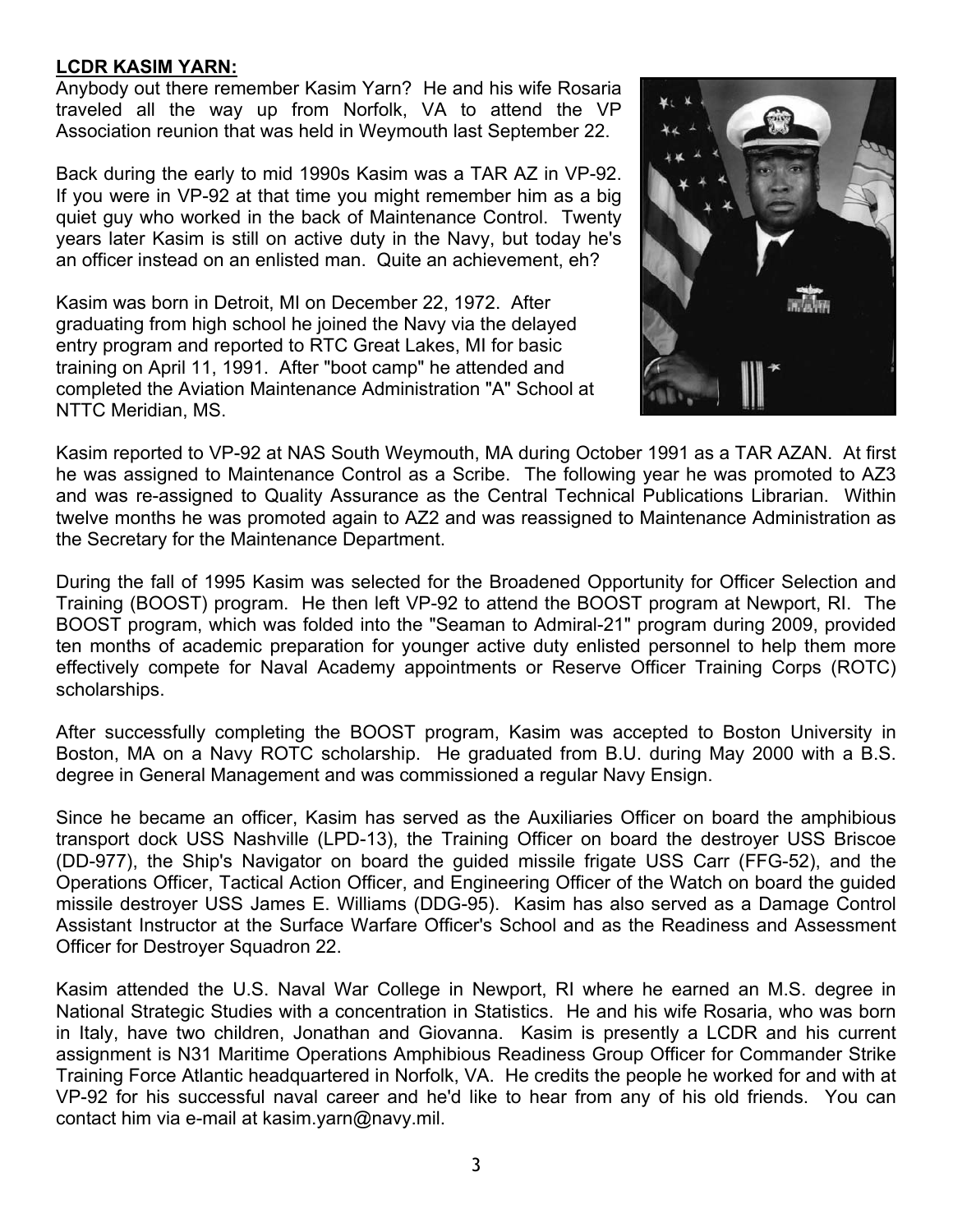#### **A NOTE AND PHOTO FROM CHARLES VIAU (cv772t@att.com):**



I wanted to share with you a software/hardware project I am doing in my spare time. This is a P-3 model kit from the Early 80's by Hasagawa. I purchased the kit at auction and custom assembled it and painted it with the correct paint scheme of a P-3C of that time period. It is implemented with working navigation/landing lights and working engines and is mounted on an old Apple iMac Pod stand, which was completely gutted.

I built an Arduino Mega AVR processor, relay board, sensors, and amplifier to fit in the base. It is programmed (in  $C++$ ) to do an authentic turn-up process and a realistic light presentation. As each engine starts, the processor also plays the sound track of a P-3 turbine starting. Once programmed, it never needs to be attached to a PC again, and will run stand-alone by just plugging it in to a wall outlet. It is nearly completed and I will send along a video showing it when it is finished.

I would like to display it at the next VP Association reunion.

#### **HISTORY OF VP-MAU PUBLISHED IN MPA PLANESIDE NEWSLETTER:**

Your newsletter editor had a three page illustrated article on the history of VP-MAU Brunswick and VP-MAU Moffett published in the first issue of the Maritime Patrol Association's "Planeside" newsletter for 2013. For more information about the MPA go to www.maritimepatrolassociation.org.

### **SOME USEFUL AERONAUTICAL DEFINITIONS FROM VP-92'S BOB MANDEVILLE:**

- AIRSPEED Speed of an airplane. (Deduct 25% when listening to a retired fighter pilot.)
- BANK The folks who hold the lien on most pilots' cars.
- CARBURETOR ICING A phenomenon reported to the FAA by pilots immediately after they run out of gas.
- CONE OF CONFUSION An area about the size of New Jersey located near the final approach fix at an airport.
- DEAD RECKONING You reckon correctly, or you are.
- DESTINATION Geographical location 30 minutes beyond the pilot's bladder saturation point.
- ENGINE FAILURE A condition that occurs when all fuel tanks mysteriously become filled with low-octane air.
- FIREWALL Section of the aircraft specifically designed to funnel heat and smoke into the cockpit.
- FLIGHT FOLLOWING Formation flying.
- GLIDE DISTANCE Half the distance from an airplane to the nearest emergency landing field.
- HOBBS An instrument which creates an emergency situation should it fail during dual instruction.
- HYDROPLANE An airplane designed to land long on a short and wet runway.
- LEAN MIXTURE Nonalcoholic beer.
- MINI MAG LITE Device designed to support the AA battery industry.
- NANOSECOND Time delay between the Low Fuel Warning light and the onset of carburetor icing.
- PARASITIC DRAG A pilot who bums a ride and complains about the service.
- RICH MIXTURE What you order at another pilot's promotion party.
- ROGER Used when you're not sure what else to say.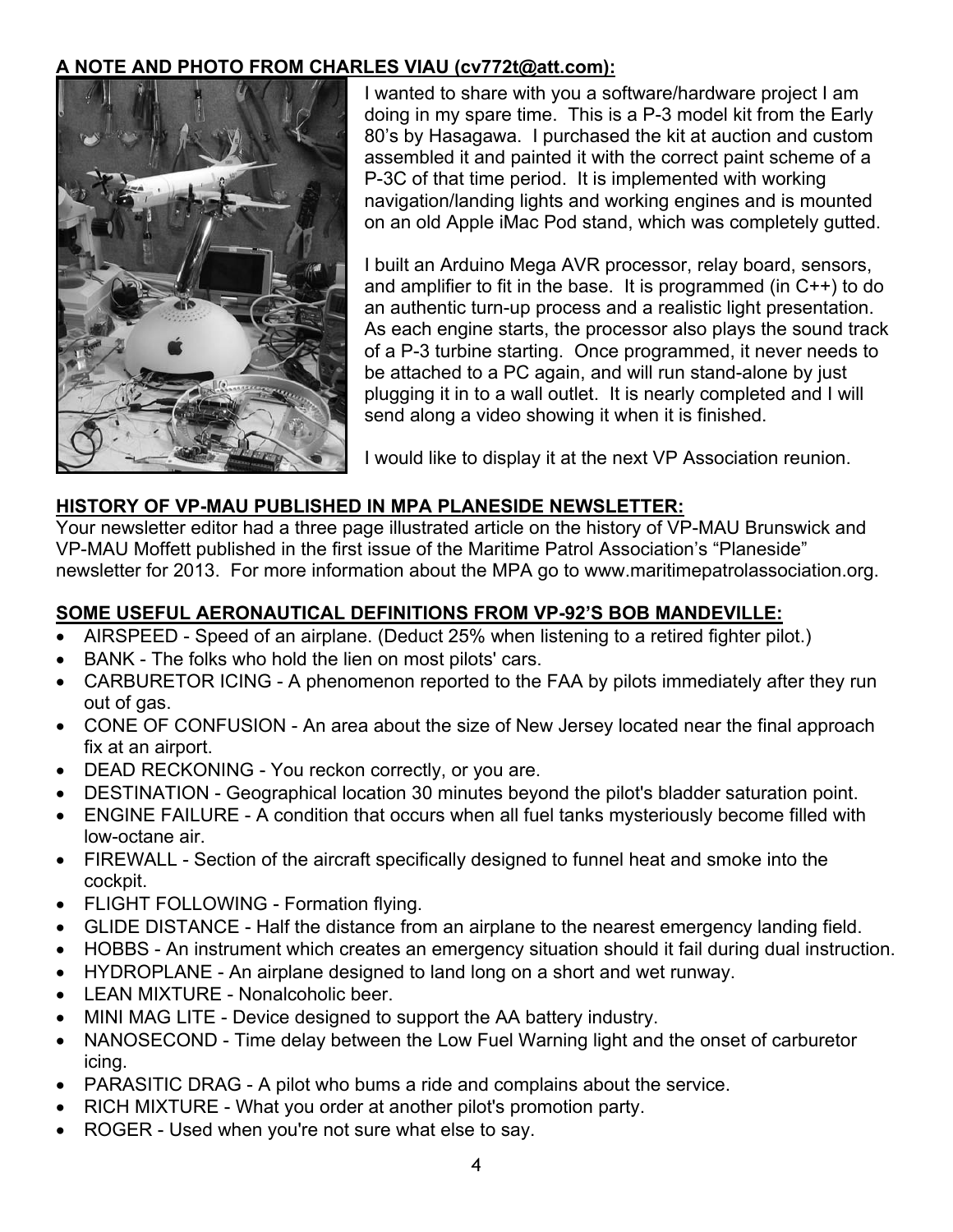- SECTIONAL CHART Any chart that ends 25 nm short of your destination.
- SERVICE CEILING Altitude at which cabin crew can serve drinks.
- SPOILERS FAA Inspectors.
- STALL Technique used to explain to the bank why your car payment is late.
- STEEP BANKS Banks that charge pilots more than 10% interest.
- TURN & BANK INDICATOR An instrument largely ignored by pilots.
- USEFUL LOAD Volumetric capacity of the aircraft, disregarding weight.
- WAC CHART Directions to the Army female barracks.
- YANKEE Any pilot who has to ask New Orleans tower to "Say again".

#### **HELP WANTED:**

The Association of Naval Aviation Patriot Squadron's Shea Naval Aviation Museum is looking for donations of photographs and memorabilia associated with NAS Squantum and NAS South Weymouth. If you have things to donate contact inquiries@anapatriotsquadron.org or write to ANA Patriot Squadron, 495 Shea Memorial Drive, South Weymouth MA 02190. The museum is open from 9 to 11 AM on the last Saturday of the month. The museum will host a speaker from the Naval War College on Saturday April  $27<sup>th</sup>$ . The presentation, which will be about the Navy's transition from propeller-driven aircraft to jets, will start at noon. See www.anapatriotsquadron.org for more details.

The Brunswick Naval Museum and Memorial Gardens is seeking members and donations of photos and memorabilia associated with NAS Brunswick. This organization has custody of the memorial gardens at old NAS Brunswick, the P-2 and P-3 that were left on the base, and intend to establish a museum inside the old base chapel. For more information see www.brunswicknavalmuseum.org.

#### **LNR SOLD:**

A private investment firm, Starwood Capital Group, recently purchased LNR Property LLC for \$1.5 billion in cash. LNR is the company that is building homes on former NAS South Weymouth*.* 

#### **LOCKHEED PURSUES CONSORTIUM FOR MARITIME C-130 (Defense News 02/20/2013):**

LONDON — Lockheed Martin Aeronautics has begun briefing the U.K. and other governments over the possible formation of an international consortium to develop and integrate systems on a maritime patrol version of the C-130 Hercules. The U.S. aerospace giant kicked off the new strategy within the last six weeks to get users with similar requirements to pool their efforts in a partnership involving governments and local industry.

Jack Crisler, Lockheed Martin's vice president of new business on C-130 programs, said ideally the consortium would involve three or four nations that already have an indigenous industrial capability to undertake systems integration and some experience in maritime operations. Company executives are in Britain this week briefing Ministry of Defence officials on the consortium option along with a range of other issues related to the C-130J. The aircraft is already operated by the Royal Air Force for airlift and other duties.

Britain controversially axed its entire fixed-wing maritime patrol capabilities in 2010 for budgetary reasons, but a decision on whether to eventually replace the Nimrod MRA4s is expected to be taken as part of the 2015 strategic defense and security review. The executive said it was likely that any consortium would form from countries already operating variants of the C-130 or the company's P-3 Orion maritime patrol aircraft. "People who have an anti-submarine requirement in the world aren't strangers to the mission, there is not really anybody new in the area. The customer set is our allies and the usual suspects. There is some obvious connection between countries who already operate P-3 or C130J and already have indigenous capabilities to maintain and modify the aircraft," he said.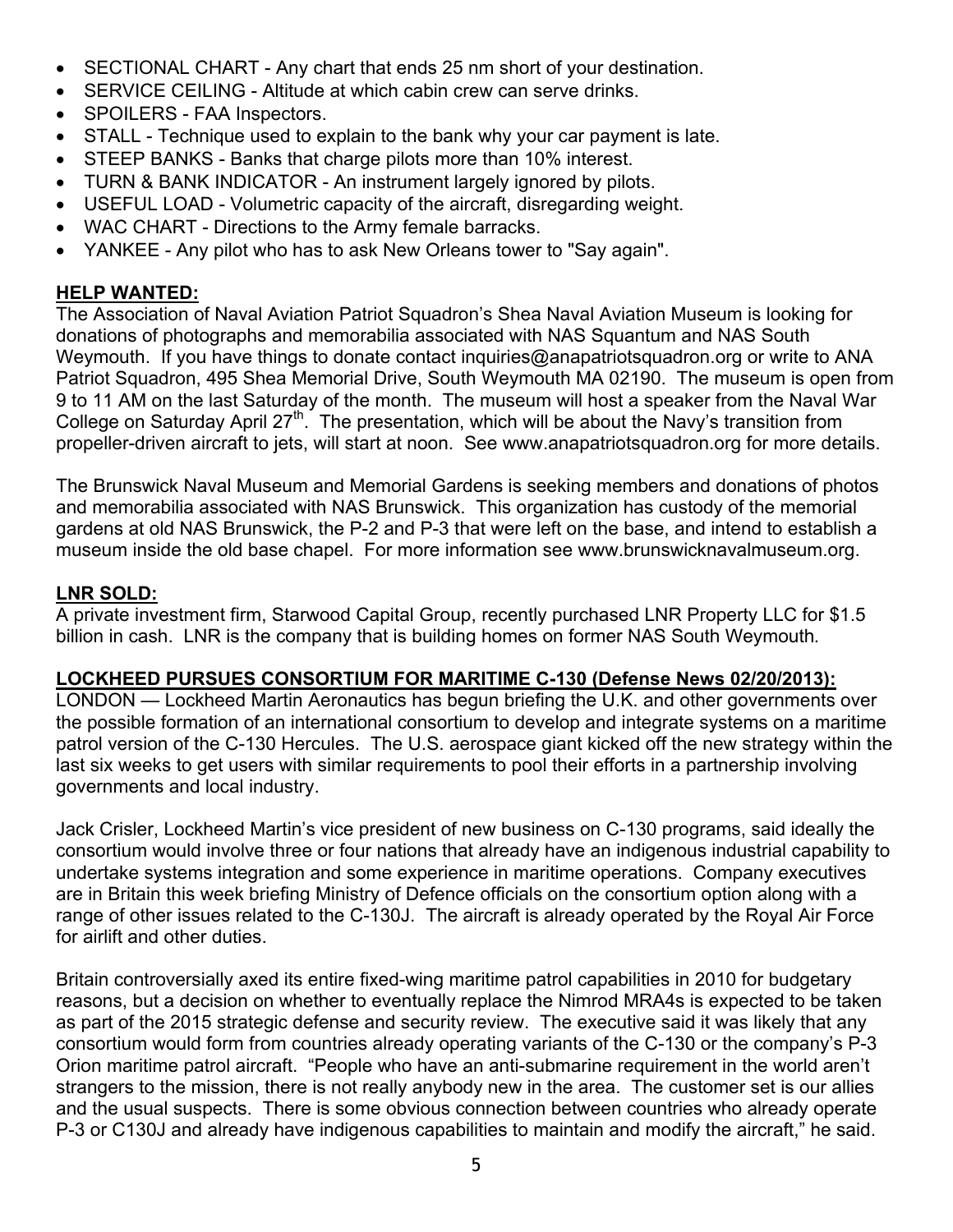"One of the things we are talking about with some of our customer base is joining a consortium to develop requirements instead of us generating capability not based on any requirement whatsoever other than what we think the markets need," he said. Once the requirements have been agreed, the "idea is the initial modification to the aircraft with a trial kit installation would probably be done by us [Lockheed Martin] and subsequent modifications done by the indigenous industry," said Crisler.

The scheme could accommodate country-specific requirements in terms of items such as avionics, mission systems and industrial participation, but Lockheed Martin is looking to use off-the-shelf technology to keep the offering affordable. "Most of the systems already exist. What we want is to have as little development as possible so we can work the affordability angle. What we would like to do is integrate off-the-shelf systems into the aircraft," said the executive.

Crisler said the Sea Herc offered considerably more persistence on station at a cost "significantly less than a P-8. If you compare where the other capabilities are out there north of \$200 million for a flyaway unit cost we think we can beat that. The affordability equation is more than just aircraft acquisition, if they [are already an existing C-130 customer] and have maintenance and training in place that avoids a lot of the cost of a typical acquisition", he said.

Lockheed successfully tried a similar consortium formula to sell F-16 fighter jets to a number of European nations. Executives here said the company had not tried the strategy in the maritime patrol or air mobility sectors previously. The F-16 European Participating Air Forces deal eventually covered the air forces of Belgium, Denmark, the Netherlands, Norway and Portugal in purchasing, updating and supporting their fast jet fleets in an enduring arrangement going back more than 30 years.

Lockheed has already sold a baseline maritime surveillance aircraft to the U.S. Coast Guard, but since last year has been touting a variant known as the SC-130J Sea Herc in the international market. The Sea Herc is being offered in three capability levels starting with an unarmed baseline surveillance machine equipped with radar and electro optical/imaging infra red. Level 2 is an anti-surface warfare aircraft with external hard points for missiles, 30mm gun and other upgrades added to the basic configuration.

Top of the capability list is the anti-submarine Level 3 machine, which can also carry an acoustic processor, sonobuoy launcher, internal bays for up to six torpedoes and other enhancements. Crisler said the anti-submarine variant offers the greatest benefits of a consortium approach. "We have individual opportunities bilaterally with customers on Level 1 and 2 outside of a consortium arrangement, but when you start adding things like torpedoes and sonobouys [on Level 3] everybody has a little different technique they like to use and that's where we would most want the collaboration," he said.

"It's a paper option, though several countries are interested in ASW capability but don't necessarily want to pay for the full up P-8 capability and are looking for something a little more affordable. Hercules performs well and has the endurance and persistence of a P-3," said Crisler. The Level 3 capability effectively cross decks the technology previously offered by the P-3, which dominated the airborne ASW market for decades. The P-3 is being replaced in U.S. Navy service by the Boeing P-8, a militarized version of the 737 airliner.

Although Lockheed is also pursuing opportunities for other variants of the C-130J, notably for intelligence, surveillance and reconnaissance work (ISR), the company is only using the consortium approach in the maritime market, said Crisler. "Opportunities will be focused on MPA requirements,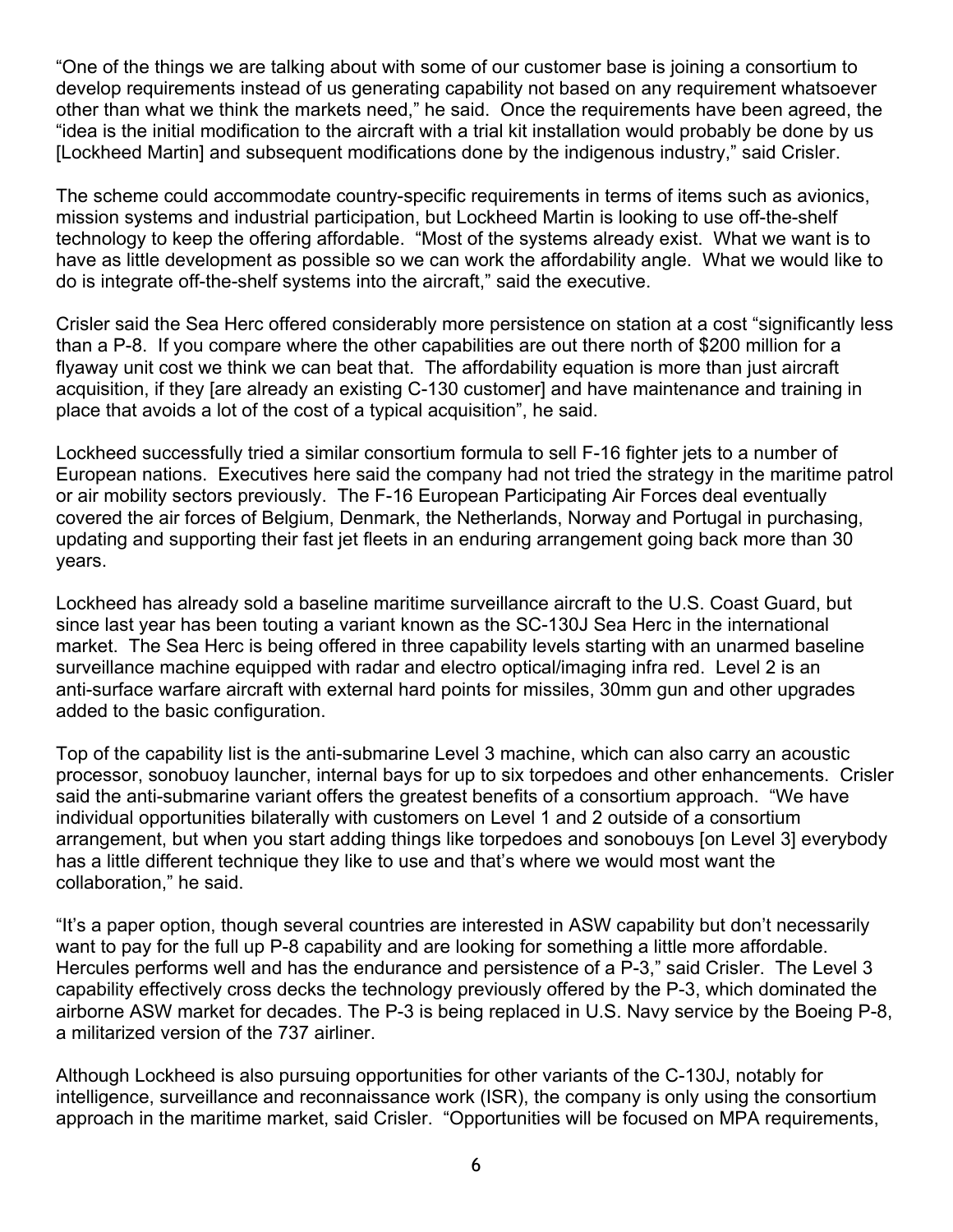with the objective to get to Level 3 [anti-submarine]. Separate ISR opportunities will be worked one on one, unless there is a compelling business case," he said.

Studies estimate there is a market for about 35-45 Hercules equipped for various missions over the next decade or so, but Crisler said that number would likely be exceeded once potential customers see what the aircraft can do in service. Lockheed is already deep into negotiations with customers to get land and maritime patrol versions of the surveillance C-130 version into the international market. Both potential customers are in or around the North Africa region.

The maritime customer is looking for a capability similar to the C-130s delivered to the U.S. Coast Guard, but the land ISR negotiations involve a multimission aircraft with a sensor package including electronic support measures, long-range camera and wide bandwidth datalink. Crisler said Lockheed Martin may not be able to reveal the name of the land ISR customer even when the deal is signed. The customer would be the first land ISR customer for the C-130J, he said. Both deals would be bilateral and not connected to any potential consortium arrangements.

#### *Defense News Article by Andrew Chuter*

#### **NAVY'S NEXT-GEN STEALTH SUB COULD RUN SILENTLY FOR 50 YEARS (NBC 01/17/2013):**

The Navy's next-generation nuclear submarine may have an electric drive and new reactor plant that allow it to patrol the seas with near-silent stealth for half a century, according to emerging details about the secretive program. The electric drive would replace a direct mechanical connection between the nuclear-powered steam turbines and the submarine's propellers.

In the new configuration, the nuclear power source will run electric motors that propel the ship. "Electric drives could prove to be much quieter than the current direct-drive method," the U.S. Naval Institute explained in a brief detailing the new design. The institute is an independent, non-profit forum on national defense.

The military tried electric drives in the 1960s and '70s, but found them to be too slow and maintenance needy. Technological advancements over the past few decades could provide the hassle-free speed required. Since Navy submarines rely on stealth to hide from enemies, a nearly silent engine will make them harder to find. The Ohio-class replacement nuclear-powered ballistic missile submarine will also be covered in echo-free tiles that reduce detection from active sonars.

In addition, the program is aiming for a newly designed reactor plant "that will last the life of the boat," Sean Stackley, Assistant Secretary of the Navy for Research, Development, and Acquisition, said in an interview with the U.S. Naval Institute. "That's important because what it does is effectively eliminate the midlife refueling associated with the current Ohio class." That is, current nuclear subs are hauled out for mid-life overhaul that can keep a sub out of the water for three years. To compensate for the downtime, the Navy has 14 Ohio-class ships.

The new design will still require a mid-life checkup and update, but should be out of the water for a shorter period. This would mean that the Navy only needs to have 12 ships. "That's a significant cost improvement over the life of the program at the expense of the development for that new reactorplant design," Stackley said.

The Navy is under budget pressure to keep the cost of the boats to \$4.9 billion each; that's down from the \$6 or \$7 billion price tag proposed in 2009. Current plans call for construction of the next-generation submarine to begin in 2021, with first deployment in 2031. "After that, you may never hear from it again," quipped Wired's Danger Room.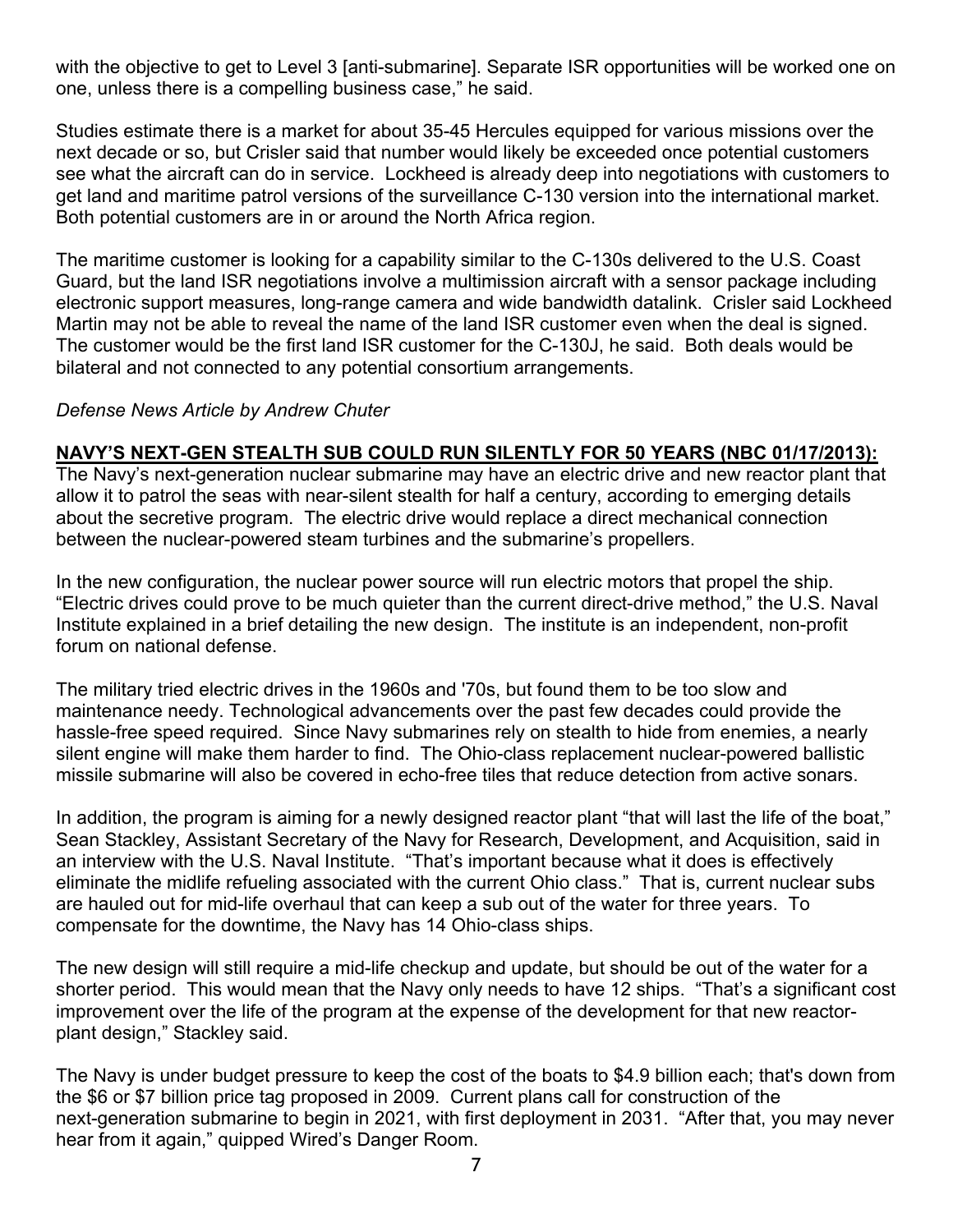#### *NBC News article by John Roach*

#### **SYSTEM BUGS IN P-8 AIRCRAFT DEGRADE PERFORMANCE (NextGov 01/16/2013):**

The Navy's new P-8 anti-submarine warfare and maritime surveillance aircraft under development suffers from a variety of radar and communications systems problems that could seriously degrade operational effectiveness, the Pentagon's operational test organization reported to Congress yesterday.

Developmental test results revealed that the P-8 has image quality problems with its synthetic aperture radar used to track surface targets. Also, its electronic warfare system does not reliably collect and identify signals from hostile radars, the report said. The P-8's common data link has deficiencies that prevent reliable transmission of radar and infrared imagery intelligence to operational users. Additionally, ineffective voice satellite communications systems "prevent transmission and receipt of mission critical information," the report said.

Boeing has a contract to develop the P-8 based on its commercial 737 twin-jet aircraft. The Navy plans to buy 122 of them at an estimated cost of \$34 billion. The Navy plans to use a tracking system on the aircraft to search for and locate enemy submarines. The system, known as the Multi-static Active Coherent System, is under development by Lockheed Martin Corp. But the service has deferred its installation until at least 2014 due to problems identified in tests, the report said. The P-8 drops sonobuoys on the surface of the ocean to locate submarines by listening for acoustic signatures. Information collected by the buoys is then transmitted to the aircraft. A separate section of the test report revealed that onboard software designed to determine the geographic position of the buoys could not accurately do so, the report disclosed.

The test report also revealed that a drone system designed to work in conjunction with the P-8, the Northrop Grumman MQ 4-C, experienced stability problems with its flight control software, which caused a "significant test schedule delay" from May 2012 to at least this month. The Navy plans to buy 65 MQ-4Cs equipped with radar and electro-optical systems to track maritime targets at a cost of \$9 billion.



*NextGov article by Bob Brewin* 

#### **NEW RUSSIAN NUCLEAR SUBMARINE ENTERS SERVICE (Associated Press 01/10/2013):**

MOSCOW (AP) — The Russian navy on Thursday hoisted its flag on a new nuclear powered submarine intended to form a key part of the country's future nuclear deterrent. It is part of an ambitious weapons modernization effort that comes as the military is preparing for a naval exercise off Syria's shores.

Defense Minister Sergei Shoigu said the war games in the Mediterranean will be the biggest such exercise since Soviet times and involve ships from all four Russian fleets. The maneuvers have been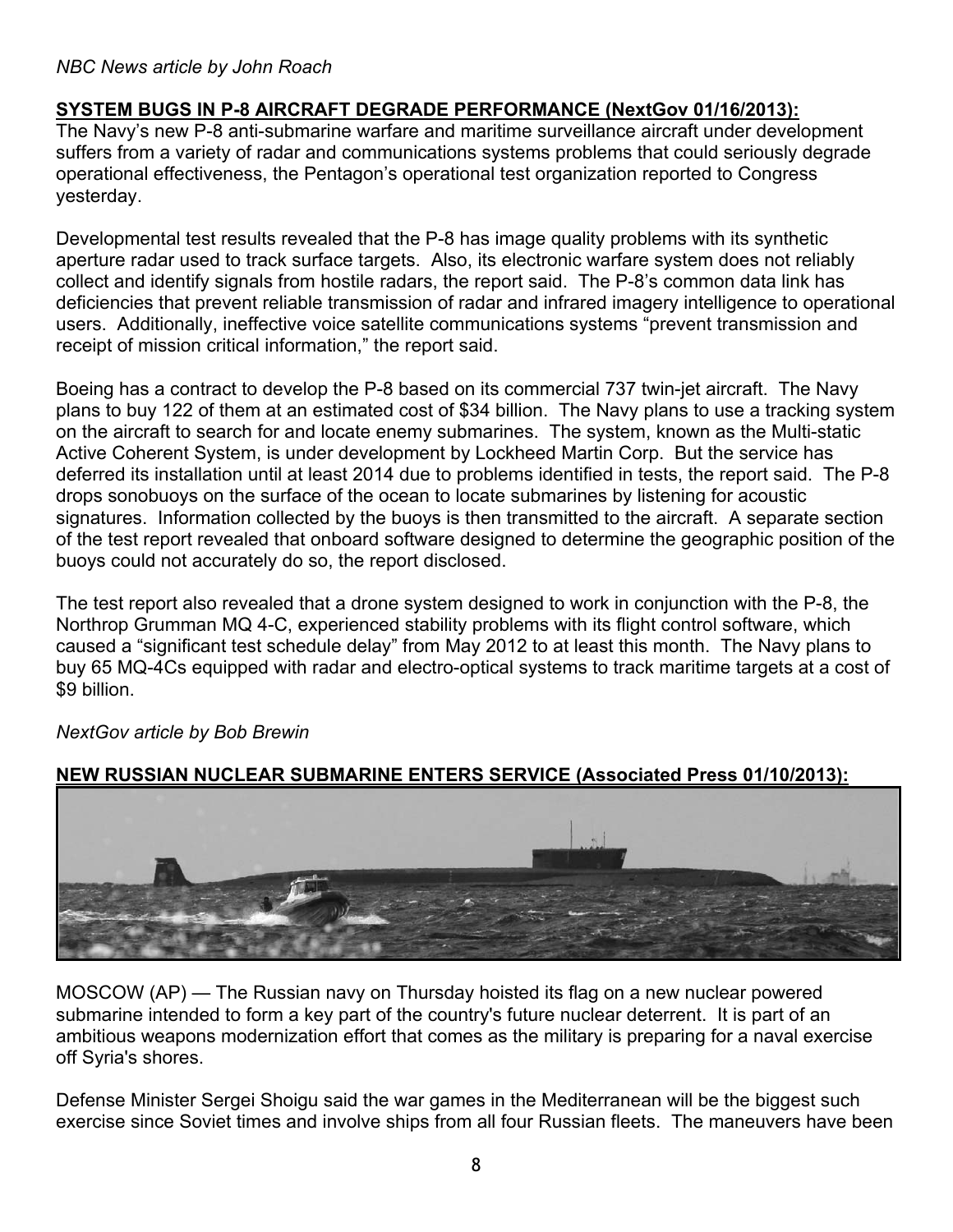seen as a demonstration of Russian naval power and a show of support for an old ally, whom Moscow has shielded from international sanctions.

Shoigu made the statement after commissioning the new Yury Dolgoruky nuclear submarine, which carries 16 Bulava intercontinental ballistic missiles. It is the first of a new series of Borei-class submarines that will replace older Soviet-built ships. Another submarine of the same type is currently undergoing sea trials and two others are now under construction.

President Vladimir Putin congratulated the Yuri Dolgoruky's crew during a conference call Thursday, hailing the ship as a "powerful weapon that will quarantee our security." "Submarines of that class will become an important element of sea-based strategic forces, a guarantor of global balance and security of Russia and its allies," Putin said.

Commissioning of the new submarines is part of an ambitious arms modernization program that envisages spending over 20 trillion rubles (\$657 billion) on new weapons through 2020. Putin said Thursday that 4 trillion rubles (\$132 billion) of that money will be spent on commissioning the new submarines and other navy ships. "Modernization of the navy is one of the most important priorities in our work to strengthen the armed forces," he said. Putin said the navy will commission the total of eight Borei-class ICBM nuclear submarines and eight nuclear submarines of a different Yasen class intended to hunt for enemy ships.

The construction of the Yuri Dolgoruky, named after a medieval Russian prince who founded Moscow, began in 1995 but was slowed down by a post-Soviet economic meltdown and it wasn't until 2009 when it finally entered sea trials. The submarine's commissioning was delayed further by problems with the new Bulava intercontinental ballistic missile intended to arm it. The Bulava experienced a string of failures during tests that dragged on for years, raising doubts about the future of the most expensive military project in Russia's post-Soviet history. Recent tests, however, have been successful, allowing the navy to finally commission the submarine.

Shoigu, who attended the commissioning of the new submarine at a shipyard in Severodvinsk, said that the Bulava is fully combat ready. Facing questions about Bulava, Putin's chief of staff Sergei Ivanov also insisted that "the navy has no reason to doubt its reliability."

A hawkish Russian Cabinet member marked the ceremony with a tongue-in-cheek comment mimicking the Cold War-era diatribes of Soviet leaders. "You bourgeoisie tremble! You are screwed!" Dmitry Rogozin, deputy prime minister in charge of military industries, wrote on Twitter. Rogozin, a nationalist politician in the past, has been known for his bellicose and sometimes crude statements.

*Associated Press news article by Vladimir Isachenkov* 

#### **THE LOCKHEED-MARTIN ORION 21 (www.spyflight.co.uk):**

To replace around 110 aging Lockheed Orion P-3 Maritime Patrol Aircraft (MPA), in March 2000 the US Navy drew up a requirement for around 150 new multi-functional aircraft and named the program the Multi-mission Maritime Aircraft (MMA). The competition soon narrowed down to two aircraft, a version of the Boeing 737-800 and a new version of the Lockheed P-3 Orion, named the Orion 21.

The Lockheed Orion21 was intended to be a "rugged, all new-production weapon system based on the proven P-3 airframe that reflecting six decades of Maritime Patrol and Reconnaissance experience". Salient features were: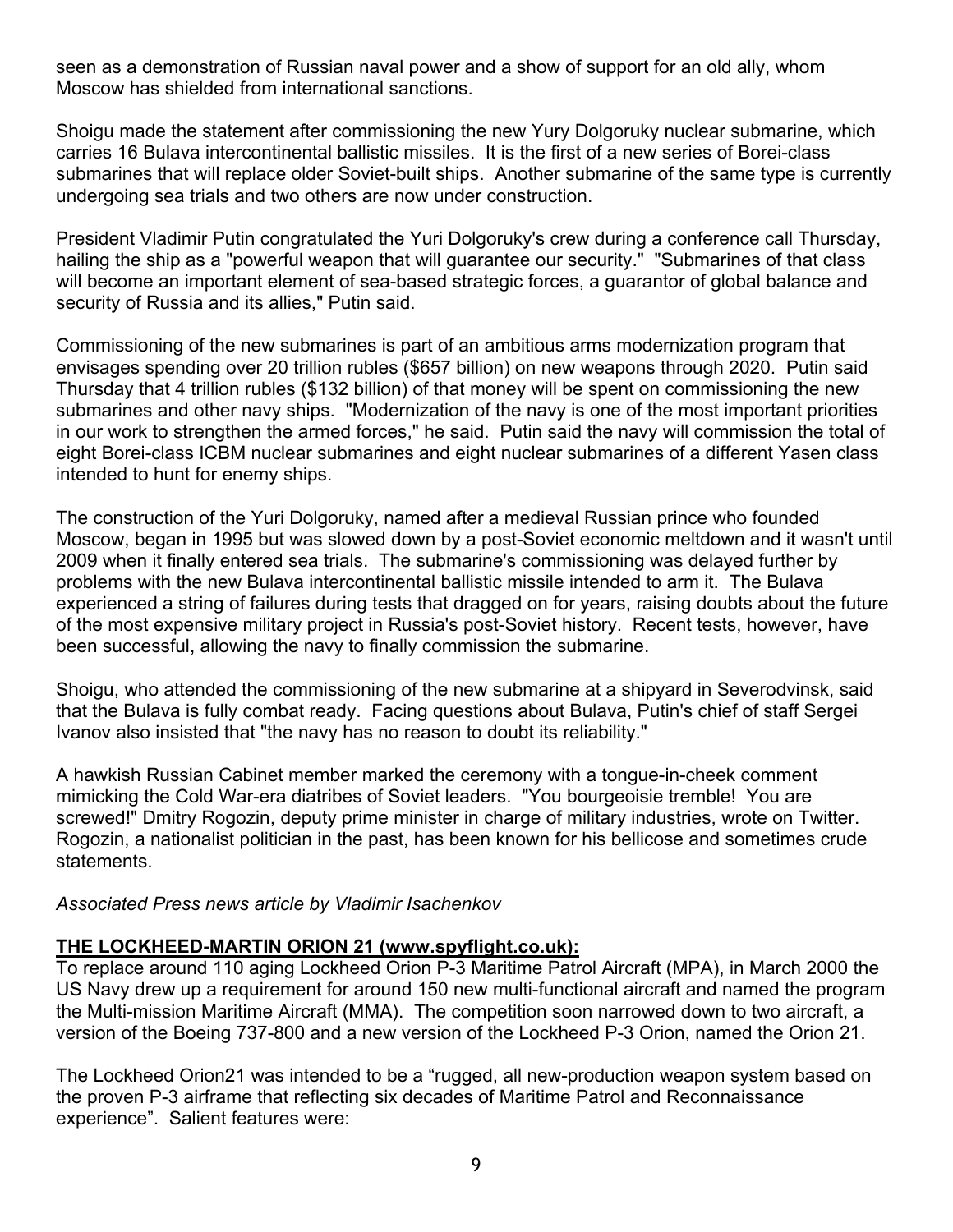- New Pratt & Whitney PW150 engines, originally used for regional turboprops, with Hamilton Standard eight blade all composite propellers, with individual blade replacement.
- Open systems architecture avionics featuring a fully-digitized all glass cockpit.
- Logistics support program focused on real time fleet health assessment.
- 50 per cent increase in mission range and endurance over legacy systems. Lockheed Martin selected a turboprop engine because it believed this would provide optimal performance in the ASW mission. The company claimed this would give the aircraft 25% more power, 60% more thrust and burn 27% less fuel then a turbofan - a direct challenge to Boeing's proposed MMA trubofan powered 737.

However, Lockheed's efforts were in vain and on 14 Jun 2004 the US Navy awarded the MMA contract to Boeing and their 737-800 known as the P-8A. A great many countries intend to continue operating their P-3 Orions for many years to come, although many of these 14 operators have expressed an interest in acquiring an updated version of the P-3, it seems unlikely that the Orion 21 would ever be commercially viable without the MMA contract.

#### **TRICARE PHARMACY INCREASES (via Joe Tanner of the DAV):**

Beginning Friday, February 1, 2013, TRICARE beneficiaries will see some increases in their prescription costs.

Mail Order – Your new co-pay rates for TRICARE Home Delivery (Mail Order) medications will change as follows (for up to 90-day supplies):

- \$0 for generic formulary medications unchanged
- \$13 for brand-name formulary medications increased by \$4
- \$43 for non-formulary medications increased by \$18

Network Pharmacy – Your new co-pay rates for Network Pharmacy medications will change as follows (for up to 30-day supplies):

- \$5 for generic formulary medications unchanged.
- \$17 for brand-name formulary medications increased by \$5
- \$44 for non-formulary medications increased by \$19

Note: If you want to have a 90-day prescription filled, you will pay the co-payment for each 30-day supply.

Non-Network Pharmacy – Your new co-pay rates for prescriptions filled at non-network pharmacies medications (including host nation pharmacies) and costs will vary based on your plan and the type of prescription.

- TRICARE Prime enrollees will pay 50% cost share after the point of service deductible is met.
- TRICARE Standard/Extra, TRICARE Reserve Select, TRICARE Retired Reserve or TRICARE Young Adult enrollees will pay:
- Formulary-Generic or Brand Name: \$17 or 20% of the total cost, whichever is greater, after the annual deductible is met
- Non-Formulary \$44 or 20% of the total cost, whichever is greater, after the annual deductible is met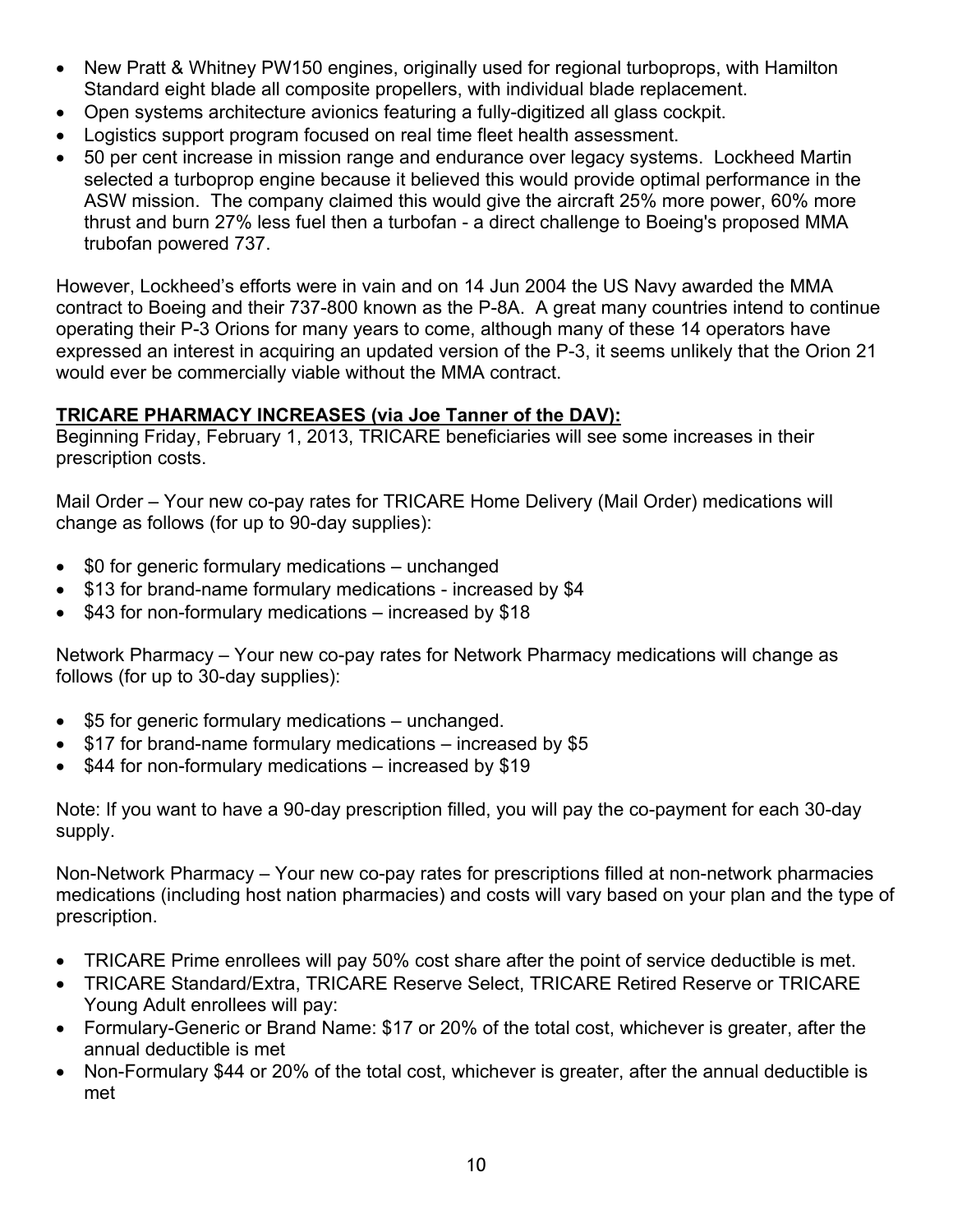Military Pharmacies – If you receive your medications through a Military Pharmacy you will continue to get your medications with no co-pay. However, not all medications are available at military pharmacies. For example non-formulary medications are not usually filled at military pharmacies. You should call to check availability.

#### Read more at:

• http://militaryadvantage.military.com/2013/01/tricare-rx-fees-increase-this-friday/#ixzz2Ja8leqzY

# **P2V NEPTUNE PATCHES:**

VP-18 alumnus Bob Neu has color patches available as shown here featuring the P2V Neptune. The 12" long version costs \$28 plus \$2 shipping while the 4" long version costs \$6.50 plus \$1.50 shipping. To order send a check to Bob Neu at 1165 Kinne Circle, Batavia IL 60510-4556. You can e-mail him at bneu57@gmail.com.

# TURN'N & BURN'N P2V NEPTUNE

### **RECOMMENDED READING:**

Bet you didn't know that there was a naval air station on Cape Cod during WW1. Blimps and seaplanes flew on ASW patrols out of NAS Chatham, MA during 1917 and 1918. In fact, seaplanes from NAS Chatham attacked a German submarine that shelled the town of Orleans and sank a tugboat and several barges off Nauset Beach. They'd have sunk the sub too if their depth bombs hadn't been duds, which was a common problem during WW1. Anyway, "Wings Over Cape Cod" by Joseph D. Buckley, published by Lower Cape Publishing (ISBN 978-0936972183), presents the story of the forgotten NAS Chatham in 190 pages with many illustrations. The book costs \$25 and can be ordered on-line from www.amazon.com or special ordered by any decent bookstore.

### **ON THE INTERNET:**

The Naval History and Heritage Command has every issue of Naval Aviation News magazine from 1943 to the present date scanned and stored in PDF format and available for viewing on-line free of charge at http://www.history.navy.mil/nan/backissues/newbackissues.htm. Also, there's a great video about the 50-year history of the P-3 Orion at http://www.youtube.com/watch?v=7aU9o\_3awAM.

#### **MONTHLY MEETING:**

Don't forget that we meet for lunch on the last Thursday of every month at the Officer's Club at Hanscom AFB in Bedford, MA from 1130 to 1330. Please join us if you can. If you don't have a military ID (base stickers are no longer required) contact Bill Hanigan at 781-585-4950 so your name can be added to the base's security access list. Note, all persons without a military ID are required to enter the base at the civilian gate, not the Hartwell gate.

11